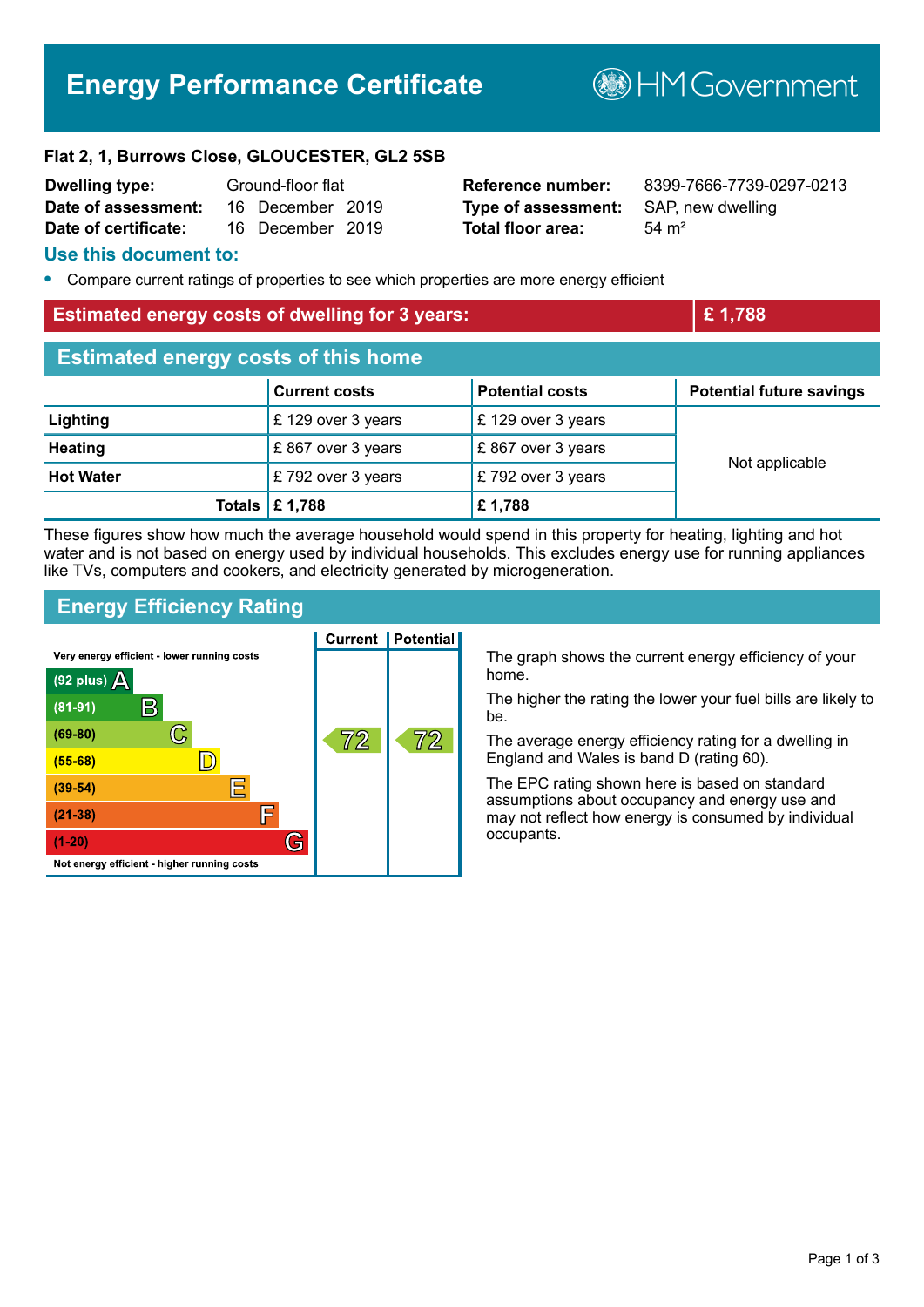**Energy Performance Certificate**

# **Summary of this home's energy performance related features**

| <b>Element</b>        | <b>Description</b>                                                | <b>Energy Efficiency</b> |
|-----------------------|-------------------------------------------------------------------|--------------------------|
| Walls                 | Average thermal transmittance 0.20 W/m <sup>2</sup> K             | *****                    |
| Roof                  | (other premises above)                                            |                          |
| Floor                 | Average thermal transmittance 0.11 W/m <sup>2</sup> K             | *****                    |
| Windows               | High performance glazing                                          | *****                    |
| Main heating          | Room heaters, electric                                            |                          |
| Main heating controls | Programmer and room thermostat                                    | ★★★★☆                    |
| Secondary heating     | None                                                              |                          |
| Hot water             | Electric immersion, standard tariff                               |                          |
| Lighting              | Low energy lighting in all fixed outlets                          | *****                    |
| Air tightness         | Air permeability 2.6 m <sup>3</sup> /h.m <sup>2</sup> (as tested) | ***                      |

Thermal transmittance is a measure of the rate of heat loss through a building element; the lower the value the better the energy performance.

Air permeability is a measure of the air tightness of a building; the lower the value the better the air tightness.

Current primary energy use per square metre of floor area: 140 kWh/m² per year

## **Low and zero carbon energy sources**

Low and zero carbon energy sources are sources of energy that release either very little or no carbon dioxide into the atmosphere when they are used. Installing these sources may help reduce energy bills as well as cutting carbon. The following low or zero carbon energy sources are provided for this home:

**•** Solar photovoltaics

# **Your home's heat demand**

This table shows the energy used for space and water heating by an average household in this property.

#### **Heat demand**

| Space heating (kWh per year) | 1,614 |
|------------------------------|-------|
| Water heating (kWh per year) | 1,501 |

If you built your own home and, as part of its construction, you installed a renewable heating system, you could receive Renewable Heat Incentive (RHI) payments. The estimated energy required for space and water heating will form the basis of the payments. For more information, search for the domestic RHI on the www.gov.uk website.

#### **Recommendations**

None.